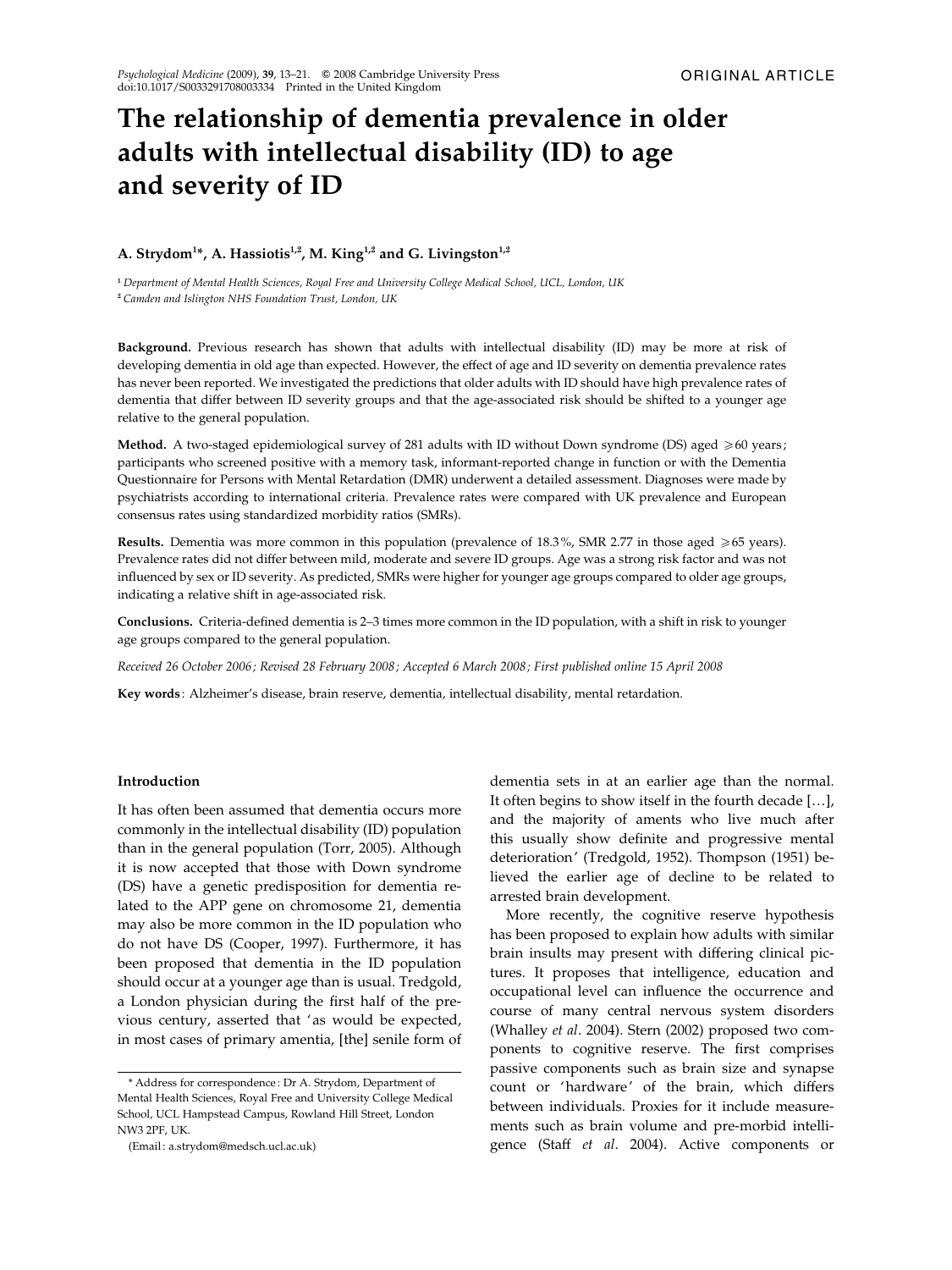'software' of the brain are developed through educational, leisure and occupational activities that develop the use of different neuronal pathways (Stern, 2003). The hypothesis assumes that there is a critical threshold of reserve capacity that needs to be breached by pathological processes before clinical or functional symptoms will develop. Those with more reserve have been found to be less likely to develop dementia or cognitive decline (Whalley et al. 2000; Verghese et al. 2003; Valenzuela & Sachdev, 2006). Although these studies are consistent with the theory of cognitive reserve, none specifically studied participants in the ID (mental retardation) range of ability.

Adults with ID have, by definition, brain reserve limitations. In addition, many older adults with ID in developed countries have been excluded from education (Randall Smith, 2005) and have for long periods resided in large, environmentally impoverished institutions. The cognitive reserve hypothesis predicts that older adults with ID should be particularly at risk for dementia and that the age-associated risk should be shifted to a younger group because, theoretically, those with dementia pathology will quickly reach a functional cut-off with early emergence of symptoms; it also indicates that dementia risk should differ according to the severity of disability.

Despite the long-held assumption that dementia is more common in older adults with ID without DS, there have been only a few small community surveys of dementia prevalence in this group of adults and we have not been able to find any studies that have investigated their age-associated risk or the potential effect of ID severity on dementia rates.

We aimed to examine the following:

- (1) Prevalence of dementia in older adults with ID compared to general population prevalence.
- (2) The differences, if any, of dementia prevalence rates between ID severity groups.
- (3) We also hypothesized that the excess risk for dementia [standardized morbidity ratios (SMRs) based on prevalence rates] would be greatest in 'younger' older adults with ID.

# Method

We undertook a two-stage epidemiological survey of dementia in adults with ID without DS aged  $\geq 60$ years living in five inner-city and suburban London boroughs: Camden, Islington, Enfield, Harrow and Greenwich. Adults with DS were excluded because of their known genetic risk for Alzheimer's disease. The protocol received approval from the Thames Valley Multi-centre Research Ethics Committee and was agreed with the R&D offices of all participating National Health Service organizations.

## Definition of participants

ID was defined according to ICD-10 criteria for mental retardation (WHO, 1993) as global developmental delay, IQ <70 and impairment of social functioning. Those in whom the ID status was uncertain at screening underwent an assessment and were excluded if they did not meet these ICD-10 criteria. Each participant's severity of ID was rated to be mild, moderate or more severe, according to their early life abilities (including IQ if available) and current skills.

Adults with DS were identified from chromosomal analysis in their records or by their characteristic features, and were excluded from the study.

# Identification of participants

All adults with ID aged  $\geq 60$  years, who were currently resident in any of the five boroughs, were identified from:

- (1) Social services electronic databases (current and past recipients of social care who have been recorded at any time to have ID).
- (2) Any past or present users of the local ID healthcare teams.
- (3) All local residential and day services providers (voluntary or government sector) for adults with ID.
- (4) In two of the boroughs we also made contact with all geriatricians, old age psychiatrists, mental health teams for older people, and all non-ID residential and nursing homes. This extension of the sampling frame did not result in significant numbers of additional participants, and was not used in the other boroughs.

## Contact with participants and consent procedures

An information sheet that used simple words, short sentences, large text and pictures was sent to the potential participants and their carers. Potential participants decided on their own participation if they were able. For those that did not have capacity to consent, we sought agreement from carers and willingness by participants to engage with procedures. We also gained consent from informants for their own participation in the survey. Informants were family members, social workers or care staff who had regular contact with the participants. They must have known the participant for at least 3 months to complete the Dementia Questionnaire for Persons with Mental Retardation (DMR) and at least 2 years to provide information on longitudinal change; if necessary, further informants or historical records were sought.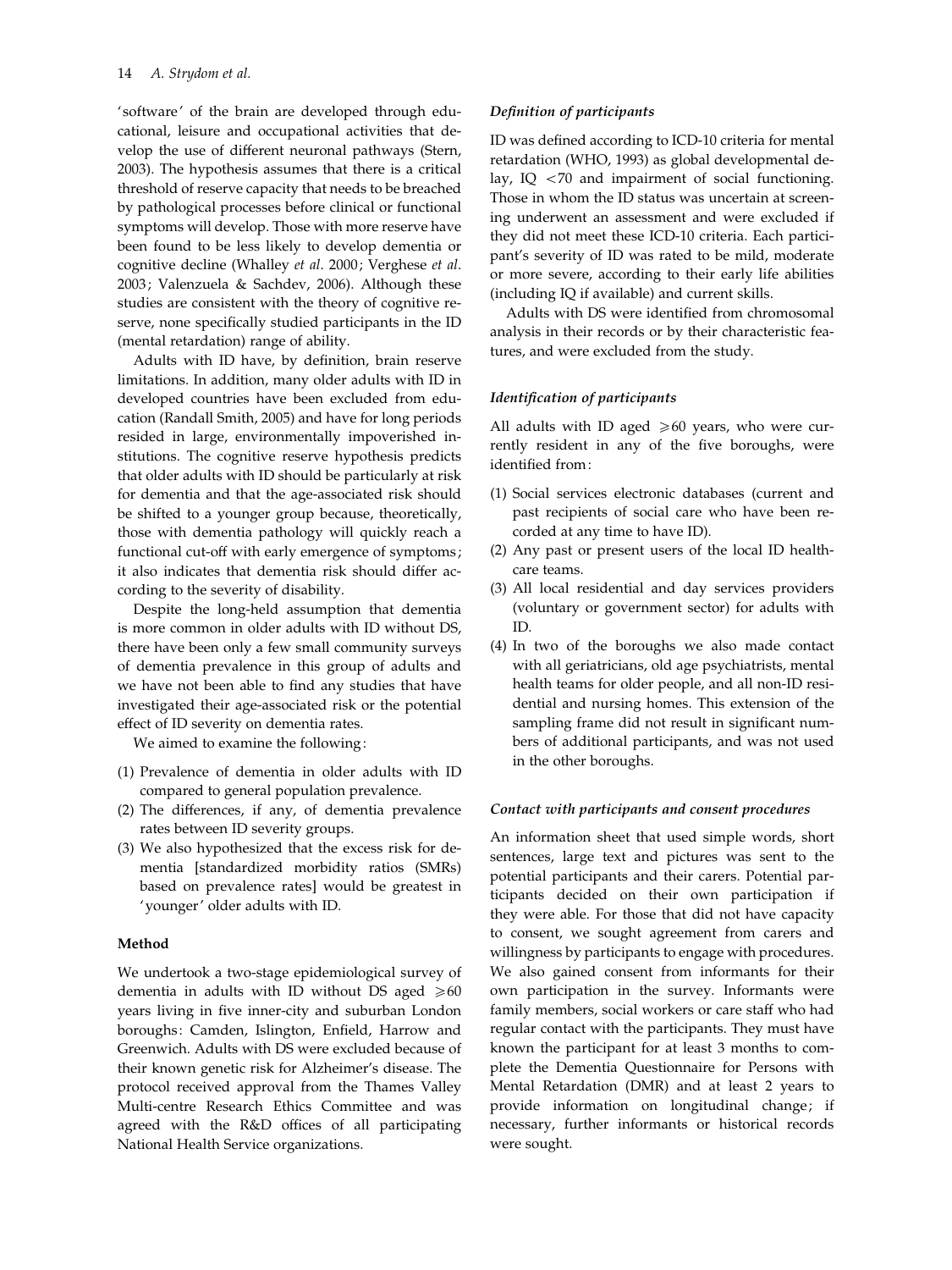## Screening stage

All participants were screened for symptoms of dementia or cognitive decline with:

- (1) The DMR (Evenhuis, 1996), a validated informantcompleted screening tool for dementia in this population. The tool has two scales: a cognitive scale, based on short- and long-term memory and orientation; and a social scale, based on functional and behavioural items. Each scale has different threshold scores for different ID severity groups. We used the cognitive scale and its published thresholds for severe, high moderate or mild ID for the three ID severity groups in our study.
- (2) Informants also completed a brief activities of daily living schedule (ADLs), based on the Adaptive Behaviour Scale (Nihira et al. 1992) and Activities for Daily Living Schedule (Lawton & Brody, 1969), and any decline in ADLs over the past 2 years was determined. Information about level of functioning in early life was also collected from informants.
- (3) Participants with ID with sufficient communication skills completed a three-item object memory task based on a modified object memory task (Shoe Box Test; Burt & Aylward, 2000).

Screen-positive criteria were inclusive so that no dementia cases would be missed. Therefore, screen positives were those who scored at or above the cognitive score thresholds on the DMR; or had unexplained decline in ADLs; or had a delayed recall of less than two out of three items in the Shoe Box Test task. Participants who screened negative on these criteria were deemed not to have dementia.

# Assessment of screen positives

Participants who screened positive completed a full assessment to elicit symptoms of dementia and to identify disorders pertinent to a differential diagnosis. The assessment included:

- (1) Cognitive functioning and symptoms of dementia:
	- (a) A neuropsychological assessment, consisting of the Test for Severe Impairment (Albert & Cohen, 1992), additional memory items from the Severe Impairment Battery (Saxton & Swihart, 1989), the Tower of London (Shallice, 1982), Supermarket Fluency task (Troyer, 2000), British Picture Vocabulary Scale (Dunn et al. 1997) and Luria three-stage command.
	- (b) Informants completed an additional questionnaire based on a modification of the CAMDEX informant questionnaire (Ball et al. 2004) to elicit a history of changes in memory, personality, general cognitive function and confusion.
- (2) Physical health
	- (a) A structured physical examination identified neurological signs associated with dementia and also signs of any other relevant physical condition, such as thyroid disorders, neurological conditions and cardiovascular disorders. This was based on the procedures for such assessments used previously (Hassiotis et al. 2003), and a vision and hearing screen.
	- (b) Informants provided information about current physical health and medications. In addition, we reviewed available medical records to record information on previous health status and recent investigations.
- (3) Psychiatric disorders other than dementia were determined by:
	- (a) A brief mental state examination with the participants.
	- (b) Informants completed the mini-PASADD (Psychiatric Assessment Schedule for Adults with a Developmental Disability), a specific tool for adults with ID (Moss, 2002).

## Diagnosis

We collated all information in anonymized summaries for independent diagnostic review by two of three psychiatrists (A.H., G.L. or A.S.), two of whom (A.H. and A.S.) are specialists in the psychiatry of ID and the other (G.L.) a specialist in old age psychiatry. An instrument developed to produce a hierarchical differential diagnosis of dementia in this population was used to determine whether the participants met any criteria for dementia [ICD-10 (WHO, 1993) or DSM-IV (APA, 2000), dementia with Lewy bodies (DLB; McKeith et al. 1996) or fronto-temporal dementia (FTD; McKhann et al. 2001)]. This took account of the person's level of ability, the presence of autistic spectrum disorders, physical and mental disorders or sensory deficits as well as changes in the environment. The diagnostic process and how disagreements were resolved are described elsewhere (Strydom et al. 2007). The participants were then divided into three groups: those with criteria-defined dementia (if they met any of the above diagnostic criteria), potential cases (if there was insufficient information to decide either way), or those who definitely did not have dementia (no dementia).

## Analysis

Data was entered into SPSS version 11 (SPSS Inc., Chicago, IL, USA). The  $\chi^2$  statistic was used to analyse categorical variables (e.g. sex and ID level by participation or not) unless any cell had an expected count of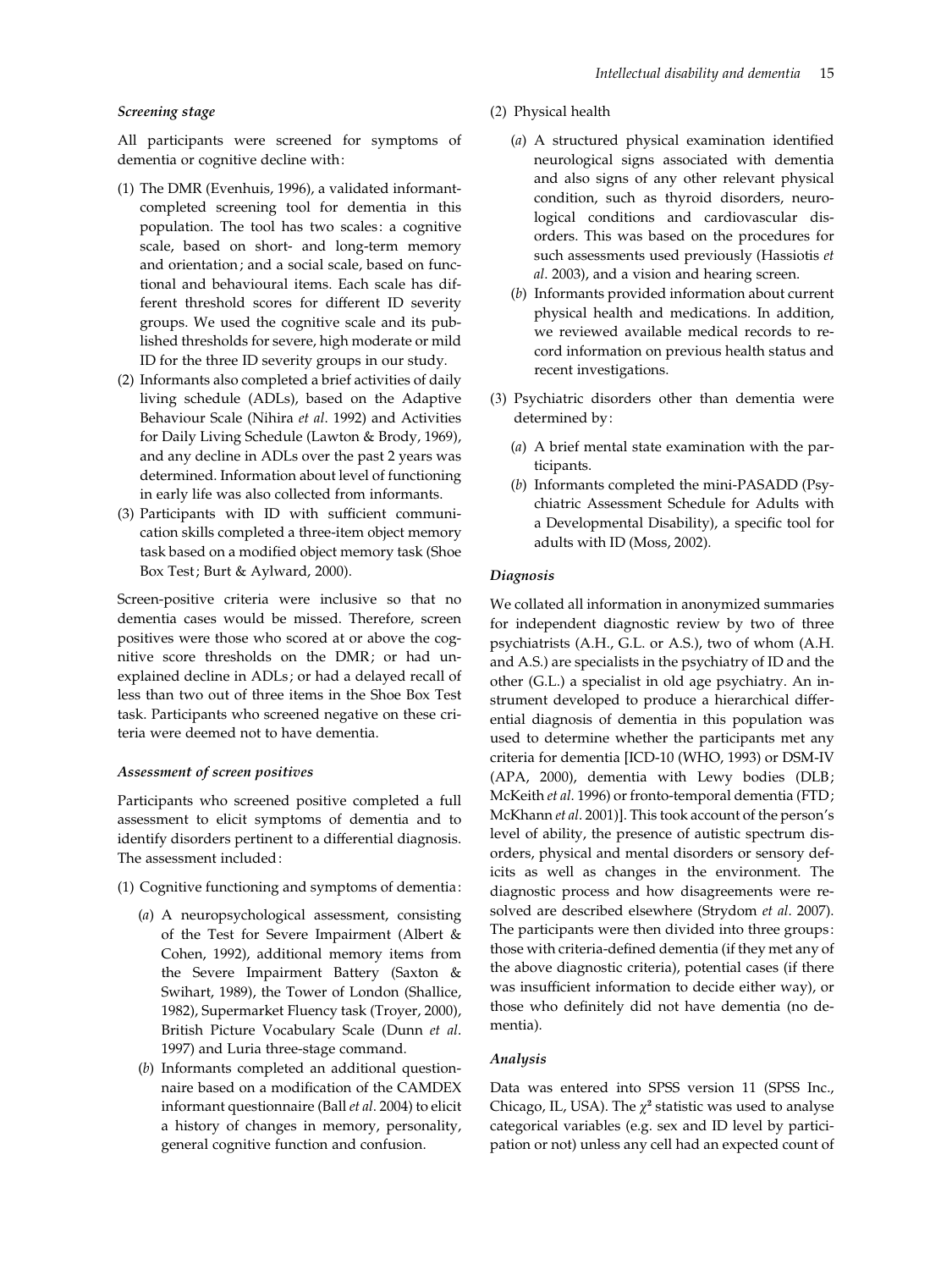<5, in which case Fisher's exact test was undertaken. We used  $t$  tests to analyse differences in mean age by screen-positive or dementia status. Prevalence rates are presented as percentages. We calculated 95% symmetrical exact binomial confidence intervals (CIs) with a calculator available at http://statpages.org/ confint.html.

The indirect method was used to make comparisons with general population rates in 5-year bands. The most recent Western European general population consensus prevalence rates (Ferri et al. 2005) were used to calculate expected counts for dementia for this study because it provided the only available estimate of dementia prevalence in adults aged  $\geq 60$  years. Further comparison was made for adults aged  $\geq 65$ years using actual prevalence rates obtained from the MRC Alpha study (Saunders et al. 1993). This study is the one of the largest and most recent UK dementia prevalence studies in urban populations for which data are readily available, and forms part of the well-known European studies of dementia prevalence (EURODEM). The observed count divided by the expected count provided SMRs for all these comparisons (Page et al. 1995). CIs for SMRs were calculated with a calculator providing exact 95% Poisson CIs, available at http://home.clara.net/sisa/ smr.htm.

We next examined age as a risk factor for dementia by estimating its unadjusted odds ratio (OR), as well as unadjusted ORs for gender and ID level. A logistic regression analysis was then undertaken to determine the independent effect of age by entering these risk factors and their interactions simultaneously.

# Results

#### Participants

After removing the names of all adults known to have died, moved away, or who were known to have DS, 281 potential participants were identified. Of these, 24 (8.5%) were ineligible for the study because of unrecorded DS status, being too young, having died recently, not having an ID, or were not contactable at the given address. Of the remaining 257 individuals, 222 (86.4%) participated in the survey. Participants did not differ significantly from non-participants in terms of age or sex. The age range of participants was 60–94 years, with a mean of  $68.8$  years  $(s.D. = 7.45)$ . Further demographic details of participants are given in Table 1.

Sixty (27%) participants screened positive for symptoms of dementia or cognitive decline and participated in the full assessment stage of the study. Women were more likely to screen positive (37.1%

| <b>Table 1.</b> Demographic details of participants |  |  |  |
|-----------------------------------------------------|--|--|--|
|-----------------------------------------------------|--|--|--|

| Demographic                                       | п         | $\%$ | Total $(n)$ |
|---------------------------------------------------|-----------|------|-------------|
| Age (in 5-year bands)                             |           |      | 222         |
| $60 - 64$                                         | 80        | 36.0 |             |
| $65 - 69$                                         | 59        | 26.6 |             |
| 70–74                                             | 37        | 16.7 |             |
| 75–79                                             | 21        | 9.5  |             |
| $80 - 84$                                         | 14        | 6.3  |             |
| $\geqslant$ 85                                    | 11        | 5.0  |             |
| Sex                                               |           |      | 222         |
| Male                                              | 117       | 52.7 |             |
| Female                                            | 105       | 47.3 |             |
| Ethnicity                                         |           |      | 222         |
| White                                             | 215       | 96.8 |             |
| Asian                                             | 6         | 2.7  |             |
| Other                                             | 1         | 0.5  |             |
| Severity of intellectual                          |           |      | 222         |
| disability (ID)                                   |           |      |             |
| Mild ID                                           | 123       | 55.4 |             |
| Moderate ID                                       | 70        | 31.5 |             |
| More severe ID                                    | 29        | 13.1 |             |
| Type of residence                                 |           |      | 222         |
| Independent or less<br>than 24-h support          | 74        | 33.3 |             |
| 24-h support                                      | 115       | 51.8 |             |
| Nursing homes or hospital                         | 33        | 14.9 |             |
| Health problems                                   |           |      | 222         |
| No problems                                       | 37        | 16.7 |             |
| One or more problems                              | 183       | 82.4 |             |
| Mental health problems                            |           |      | 222         |
| No problems                                       | 129       | 58.1 |             |
| One or more problems                              | 93        | 41.9 |             |
|                                                   |           |      |             |
| Hearing problems                                  |           |      | 200         |
| (assessed with participant)<br>No hearing problem | 105       | 52.5 |             |
| Minimal loss                                      | 54        | 27.0 |             |
| Moderate loss                                     | 29        | 14.5 |             |
| Deaf or near deaf                                 | 12        | 6.0  |             |
|                                                   |           |      |             |
| Vision problems                                   |           |      | 184         |
| (assessed with participant)                       |           |      |             |
| No vision problem<br>Mild to moderate             | 48<br>124 | 26.1 |             |
| impairment                                        |           | 67.4 |             |
| Blind or near blind                               | 12        | 6.5  |             |
| Mobility problems                                 |           |      | 222         |
| Walks without help                                | 140       | 63.1 |             |
| Requires aid/s or<br>wheelchair bound             | 82        | 36.9 |             |
|                                                   |           |      |             |

v. 17.9%, Pearson's  $\chi^2$  statistic 10.38,  $p = 0.001$ ). Those screening negative were significantly younger than the screen positives [67.1 years (s.p.  $= 6.2$ ) v. 73.6 years  $(s.D. = 8.5)$ ;  $t = -6.24$ ,  $p < 0.001$ ].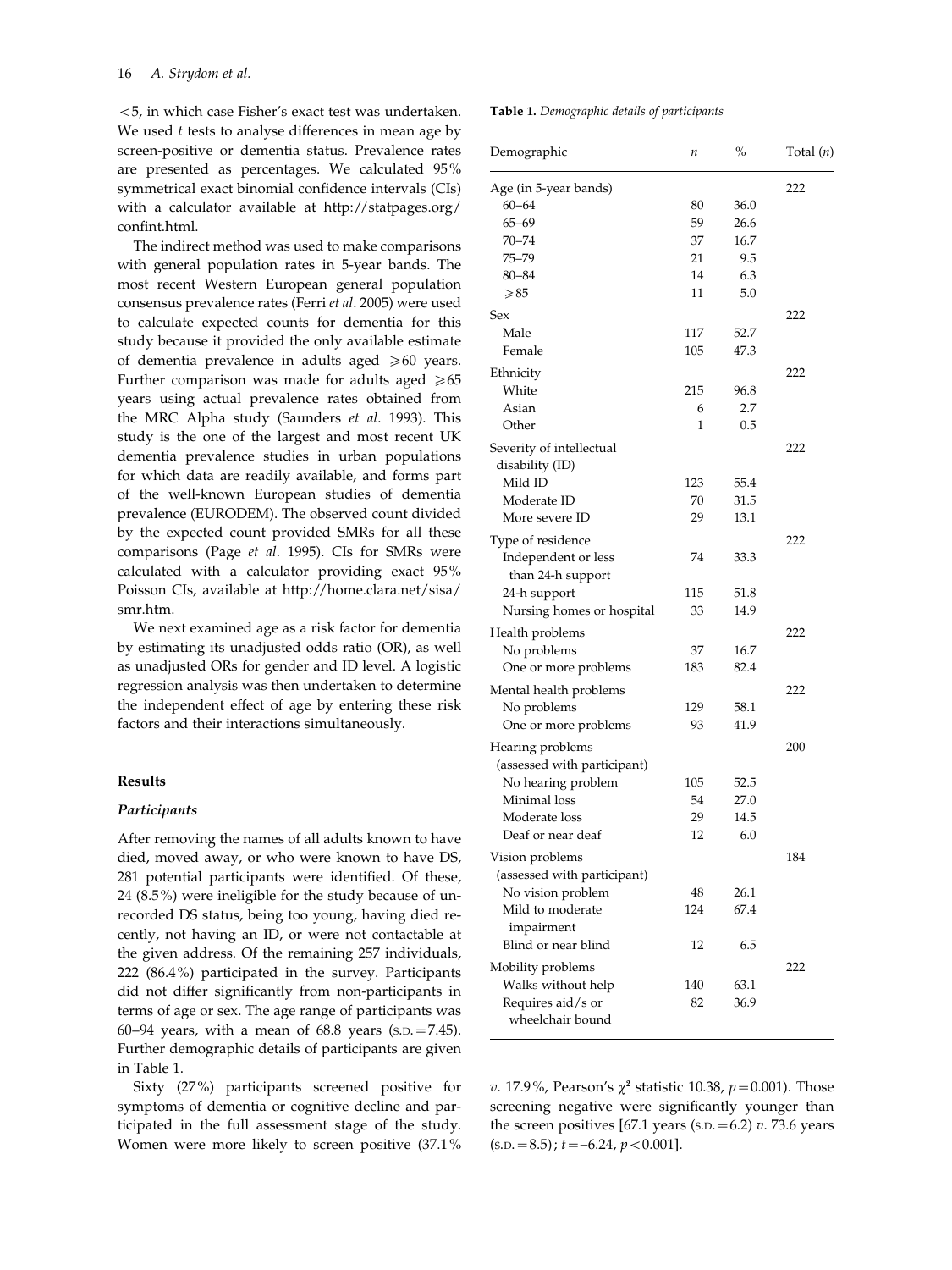Table 2. Prevalence rates in 5-year bands for criteria-defined dementia cases, and criteria-defined plus potential cases

| Age band (yr)       | Number of<br>participants | Criteria-defined<br>dementia cases<br>$%$ (counts) | Criteria-defined<br>dementia plus<br>potential cases<br>$%$ (counts) |
|---------------------|---------------------------|----------------------------------------------------|----------------------------------------------------------------------|
| $60 - 64$           | 80                        | 3.8(3)                                             | 7.5(6)                                                               |
| $65 - 69$           | 59                        | 8.5(5)                                             | 15.3(9)                                                              |
| $70 - 74$           | 37                        | 8.1(3)                                             | 24.3(9)                                                              |
| $75 - 79$           | 21                        | 33.3(7)                                            | 47.6(10)                                                             |
| $80 - 84$           | 14                        | 35.7(5)                                            | 42.9(6)                                                              |
| $\geqslant 85$      | 11                        | 54.5(6)                                            | 72.7 (8)                                                             |
| $\geqslant 60$      | 222                       | 13.1 (29)                                          | 21.6(48)                                                             |
| $(95\% \text{ CI})$ |                           | $(8.9 - 18.2)$                                     | $(16.4 - 27.6)$                                                      |
| $\geqslant 65$      | 142                       | 18.3(26)                                           | 29.6 (42)                                                            |
| $(95\% \text{ CI})$ |                           | $(12.3 - 25.7)$                                    | $(22.2 - 37.8)$                                                      |
| Men                 | 71                        | 14.1(10)                                           | 21.1(15)                                                             |
| $(95\% \text{ CI})$ |                           | $(7.0 - 24.4)$                                     | $(12.3 - 33.4)$                                                      |
| Women               | 71                        | 22.5(16)                                           | 38.0 (27)                                                            |
| $(95\% \text{ CI})$ |                           | $(13.5 - 34.0)$                                    | $(26.8 - 50.3)$                                                      |

CI, Confidence interval.

#### Dementia cases and potential cases

The participants were divided into three groups, depending on their dementia status:

- (1) Those who definitely did not have dementia: 174 participants (78.4%) were in this category.
- (2) Criteria-defined dementia cases: 29 participants (13.1%) met any dementia criteria.
- (3) Potential cases: 19 (8.6%) participants who did not have sufficient information to decide either way.

We combined criteria-defined and potential cases in some analyses.

# Dementia prevalence

The overall prevalence for criteria-defined dementia cases was 13.1% (95% CI 8.9–18.2) in those aged 60 and older and 18.3% (95% CI 12.3–25.7) in those aged  $\geq 65$  years. Five-year prevalence rates for both criteria-defined cases and criteria-defined combined with potential cases are given in Table 2. Criteriadefined dementia cases were older than other participants [mean age 76.4 years (s.p.  $= 8.8$ ) v. 67.7 years (s.p. = 6.5);  $t = 6.41$ ,  $p < 0.001$ ] whereas sex differences in prevalence were not statistically significant (men 9.4%, women 17.1%, Pearson's  $\chi^2$  = 2.92, p = 0.087).

# Dementia prevalence by ID severity

The prevalence of criteria-defined dementia did not differ according to severity of ID (prevalence rate

of those with mild, moderate and severe ID was 14.6, 14.3 and 3.4% respectively; Pearson's  $\chi^2$  = 2.72,  $p=0.26$ ). The median ages for these three groups were similar, at 67, 67 and 66 respectively. However, potential cases were more common in those with severe ID compared to the rest (5.2% in those with mild or moderate ID  $v$ . 31.0% in those with severe ID; Fisher's exact test  $p < 0.001$ ) (Table 1).

#### Comparison with general population rates

The observed prevalence for dementia in adults with ID aged  $\geq 60$  years was compared to the expected rate from a recent consensus study (Ferri et al. 2005), which resulted in an SMR of 2.4 (95% CI 1.6–3.5). The prevalence rate for adults with ID aged  $\geq 65$  years was compared with the expected rate from a large UK urban population study (Saunders et al. 1993). The SMR for this comparison was 3.9 (95% CI 2.5–5.7).

#### Age-associated dementia risk

Age, adjusted for ID level dichotomized as mild and moderate to profound, was significantly associated with dementia (OR 1.15 per year, 95% CI 1.09–1.22,  $p < 0.001$ ) and did not change when sex was added to the model (OR 1.15 per year, 95% CI 1.09–1.22,  $p < 0.001$ ). Results were similar when potential cases were included. The interaction terms age by sex and age by ID level were explored and neither revealed a significant association with dementia. In a final model, age, sex, ID level and both interaction terms were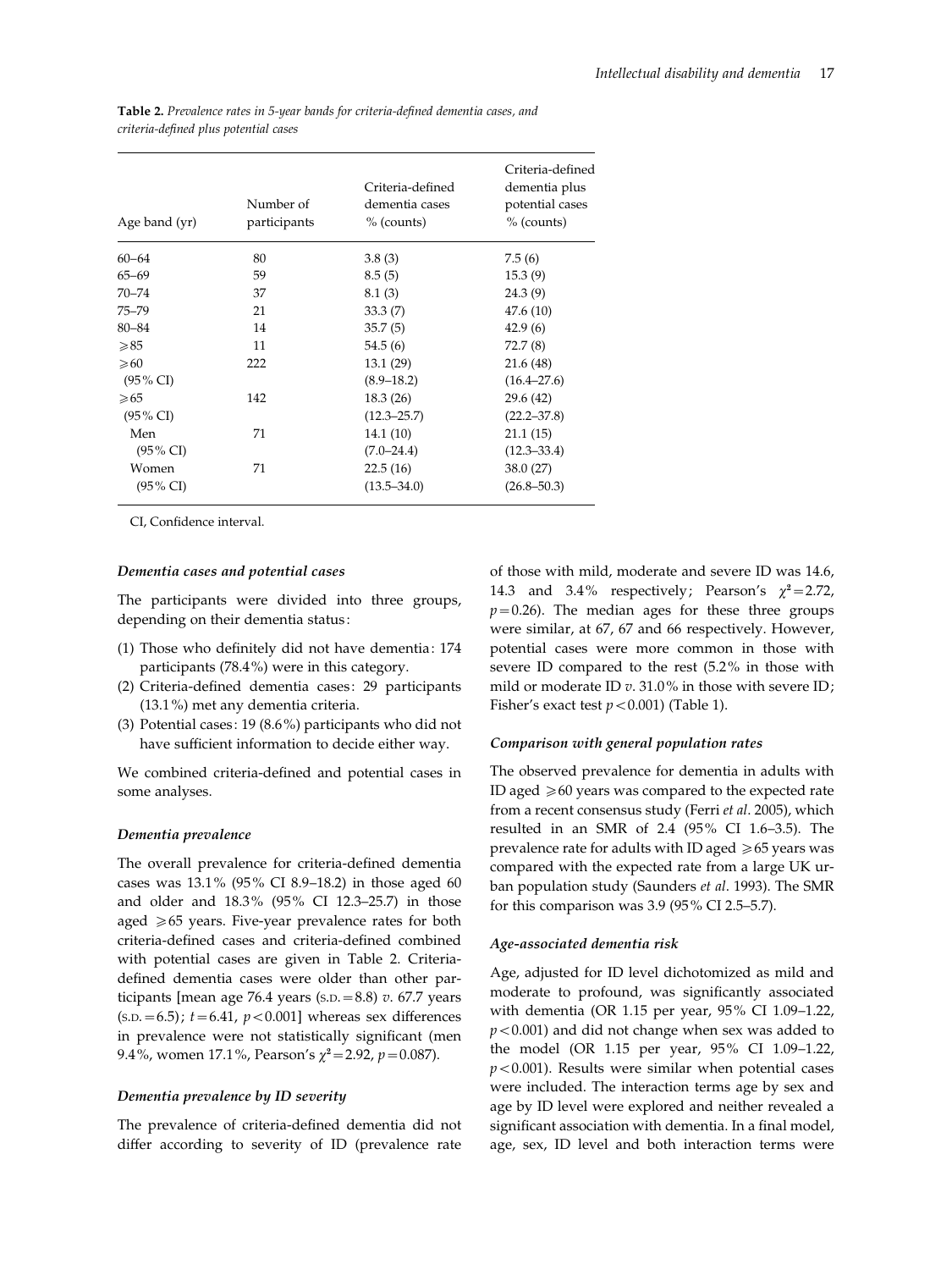entered together. Age remained a significant predictor for dementia (OR 1.15 per year, 95% CI 1.05–1.25,  $p=0.003$ ).

We combined criteria-defined dementia cases with potential cases to remove the potential bias due to diagnostic uncertainty and compared these in 5-year age bands with expected counts calculated from the consensus rates for Western Europe (Ferri et al. 2005) and the MRC Alpha study (Saunders et al. 1993). SMRs were calculated and are plotted in Fig. 1. The resulting SMRs increased with decreasing age for both comparisons, so that the SMRs in the 60–65 and 65–70 years age groups were approximately three times that of the  $\geq 85$  years age group (Fig. 1). This difference remained if the prevalence of criteria-diagnosed dementia cases (without possible cases) was compared to actual community rates from the MRC Alpha study (Saunders et al. 1993) (SMR of 7.7 for those aged 65–69 years, compared to an SMR of 2.7 for those aged  $\geq 85$  years).

#### Discussion

## Findings

We have confirmed that older adults with ID (without DS) have a higher prevalence rate of dementia than other older adults. The dementia prevalence did not differ between those with mild, moderate and severe ID. We also confirmed our hypothesis of a downward shift in age-associated risk when compared with the general population. The association of age with dementia was not affected by ID severity or sex.

#### Strengths and limitations

To our knowledge, this is the largest epidemiological study of dementia in people with ID. By including participants from age 60, we were able for the first time to investigate the possibility of a downward shift in age-associated risk for dementia in this population. We identified all potential participants with recognized ID within a defined geographical area, included adults with severe disability, and achieved high participation rates. We have also demonstrated that a more aggressive recruitment strategy would not have resulted in significantly more participants. We collected neuropsychological data, informant histories and data from medical records and completed physical examinations with participants to make diagnoses according to international diagnostic classifications. Our study was powered to estimate the overall prevalence of dementia in this population but may not have sufficient power to make within-group comparisons of prevalence rates. A post-hoc sample size calculation with a power of 80% and a type 1 error of 0.05 suggests that, to compare the observed



Fig. 1. Standardized morbidity ratios (SMRs) for criteria-diagnosed dementia plus potential cases in 5-year bands. Comparison rates are from the MRC-Alpha study  $(-\Box -$ ; Saunders *et al.* 1993) and the Delphi consensus study (- -2- -; Western Europe rates) (Ferri et al. 2005).

dementia prevalence rate in the severe ID group  $(n=29)$  with an expected rate in the mild ID group of 14.6%, the sample size required would have needed to be 34.

It is possible that we have missed some older adults with ID who are unknown to social or health services. However, we believe this number to be small because older adults with ID are likely to need assistance with the functional problems associated with ageing, and this is more likely for older than younger adults to be provided by agencies outside of the family because informal support networks decrease as people grow older. Furthermore, the care system for people with ID in the UK promotes formal assistance and appropriate use of the ID label. Consequently, nearly 90% of those aged  $\geq 80$  years receive some form of out-of-home support (Emerson & Hatton, 2004). It can also be argued that older adults who have managed to live independently of service input throughout their lives are highly unlikely to meet the criteria for mental retardation as defined by the ICD-10 or DSM-IV.

Cross-sectional assessments are less reliable than sequential assessments. We have overcome this limitation by supplementing our assessments with historical information from informants or medical records, but for a proportion of participants we were not able to decide whether they had dementia or not. The extremely limited cognitive and communication abilities of participants with severe ID was associated with diagnostic uncertainty. Furthermore, dementia criteria may have limitations in the ID population and the reliability and predictive validity has not yet been demonstrated. ICD-10 dementia criteria missed dementia cases of moderate severity in this population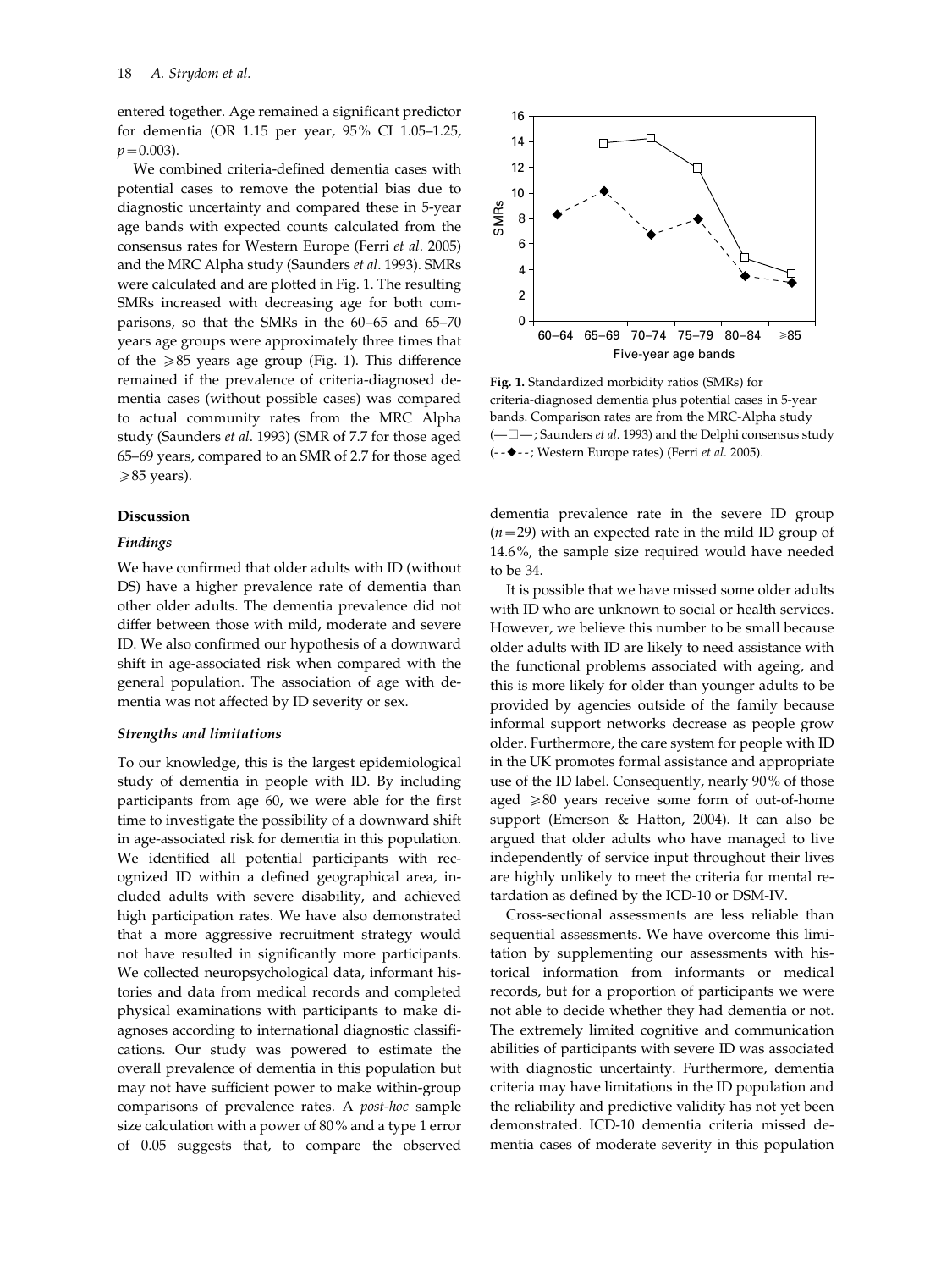(Strydom et al. 2007). Our study may therefore have underestimated the true prevalence of dementia. A more definitive estimation will only be possible with a cohort design that includes post-mortem examination. Finally, the sample was drawn from London boroughs in the UK and may not be representative of all older adults with ID because of the tendency to place adults with higher needs outside of cities in areas where suitable housing and care settings are more readily available. This could have further reduced the prevalence of dementia as the study population may be healthier and more functionally able than the ID population in other areas of the UK.

# Prevalence of dementia in people with ID

The prevalence of criteria-defined dementia in this survey was 13.1% in those aged  $\geq 60$  years and 18.3% in those aged  $\geq 65$  years. The prevalence of dementia was not influenced by ID level but diagnostic uncertainty (possible cases) increased with increasing severity of ID, and this may have masked underlying differences.

There have been two previous community estimates of the prevalence of dementia in this population in Europe. Both reported rates comparable to ours. Patel et al. (1993) reported a prevalence of 8.3% in 96 adults with moderate and more severe ID aged  $\geq 50$  years in Oldham, UK and Cooper (1997) found a prevalence of 20.2% in a sample of 129 adults aged  $\geq 65$  years in Leicester, also in the UK. Both these studies had smaller numbers of participants and were less representative of those with mild ID than the present study. There has only been one North American study to date, which found no difference in SMR for dementia in adults with ID than that of the general population (Zigman et al. 2004). However, their sample was small ( $n=126$ ) and the sampling method was potentially biased in that it consisted of a sample drawn from known service users combined with a sample of convenience, and only included Alzheimer's dementia. Because of the methodological variation between previous surveys it is difficult to make comparisons with the present study, but additional support for our finding of an increased prevalence of dementia in this population is from a study that demonstrated that adults with low IQ (borderline intelligence) had an elevated incidence of dementia when compared to others with normal intelligence (Schmand et al. 1997).

# Severity of ID and mortality

Adults with ID have high levels of health morbidity and consequently often die at younger ages than their

peers; increased mortality is especially pronounced in the groups with severe ID and in those with additional problems such as epilepsy (Patja et al. 2000; Gustavson et al. 2005). As age is the strongest aetiological factor associated with dementia and has an exponential effect, this may influence the proportion of adults affected in the oldest old, or those with severe disability. These differential mortality rates may result in a cohort of healthy survivors, who may be less susceptible to dementia. Indeed, once an adult with ID without DS has reached age 65, their life expectancy is comparable to that of the general population (Haveman, 2004). The healthy cohort effect may be another reason for the relatively low rates of dementia in the severe ID group.

# Age as risk factor for dementia in ID

This is, to our knowledge, the first study that has investigated the theoretical shift in age-associated risk in adults with ID. Dementia in this population of adults with ID appears to begin at an earlier age than expected. This is in keeping with the cognitive reserve theory, which predicted a younger age of onset in this group. It is further supported by the finding that smaller brain size has been associated with earlier onset of symptoms (Schofield et al. 1995). An accelerated decline (Scarmeas et al. 2006) and higher mortality (Geerlings et al. 1999) have been noted when dementia occurs in adults with high ability or educational attainment, giving support to the idea that, in contrast to the present participants, they can tolerate some degree of pathology before developing the clinical syndrome associated with it, which then progresses faster because the pathology is more advanced. However, this has not been demonstrated in all such studies (Del Ser et al. 1999). Whether adults with ID and dementia will have a faster rate of progression, or higher mortality, needs to be studied further.

An alternative hypothesis is that some of the underlying causes of ID might also confer increased vulnerability to dementia in later life. It is also possible that the lower SMRs for dementia in the oldest group compared to the younger groups might be explained by increased mortality in adults with ID and dementia.

# Policy implications and future research

Our findings indicate that adults with non-DS ID are more likely than the general population to develop cognitive decline and dementia. Like adults with DS, those with symptoms suggestive of dementia need to be offered assessment to enable early identification and intervention. Other areas for policy and service provision include the provision of accommodation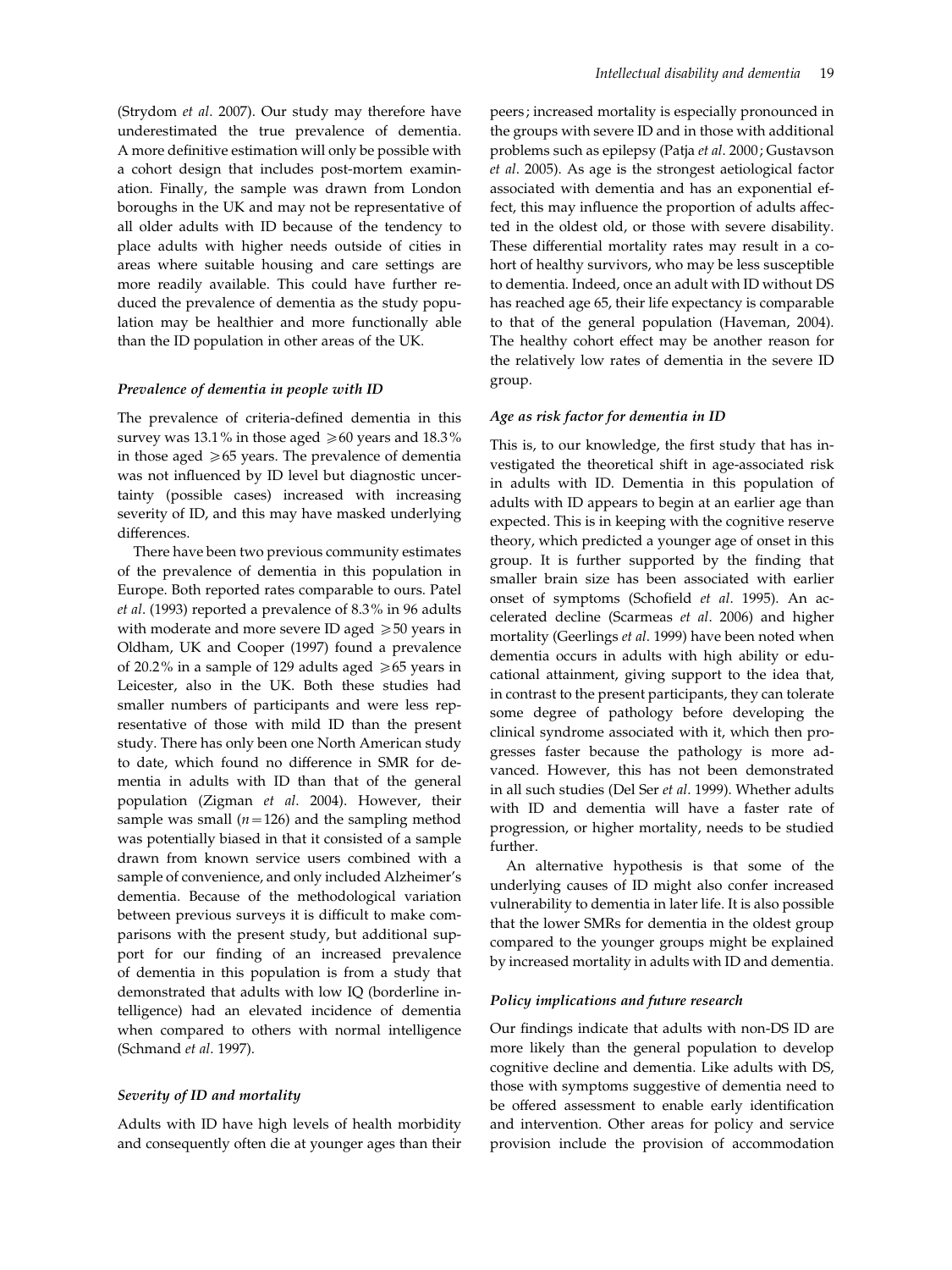and community facilities that is suitable for frail and vulnerable older people.

Our study needs to be confirmed with incidence studies of sufficient sample size, which is especially important because prevalence studies may underestimate the underlying incidence due to the elevated mortality rate in this population. Incidence studies can also help to reduce diagnostic uncertainty, which could underestimate the true risk for dementia in prevalence studies. Older adults with ID are a highrisk population for dementia, and further studies may help us to better understand the factors associated with the disorder. This is also an important population in which to test the efficacy of non-drug interventions to reduce the risk of dementia.

## Acknowledgements

This study was funded by the Medical Research Council (UK) with a Training Fellowship Grant to A.S. (G106/1160). Additional support was provided by the Penrose Society in the form of a Jancar Travelling Fellowship to A.S. We thank all the participants and their carers, and local area clinicians and social services staff involved in this study. Our protocol benefited from discussions with Professor Tony Holland, and training to A.S. by Mr Paul Patti, Dr Arthur Dalton and others at the New York State Institute for Basic Research in Developmental Disabilities. The research was supported by the R&D departments of Oxleas NHS Trust, Harrow Primary Care Trust (PCT), Enfield PCT, Islington PCT and Camden PCT, who all receive a proportion of funding from the NHS Executive; the views expressed in this publication are those of the authors and not necessarily those of the funders or the NHS Executive.

# Declaration of Interest

None.

## References

- Albert M, Cohen C (1992). The test for severe impairment: an instrument for the assessment of patients with severe cognitive dysfunction. Journal of the American Geriatrics Society 40, 449–453.
- APA (2000). Diagnostic and Statistical Manual of Mental Disorders DSM-IV-TR (Text Revision). American Psychiatric Association: Washington, DC.
- Ball SL, Holland AJ, Huppert FA, Treppner P, Watson P, Hon J (2004). The modified CAMDEX informant interview is a valid and reliable tool for use in the diagnosis of dementia in adults with Down's syndrome. Journal of Intellectual Disability Research 48, 611–620.
- Burt DB, Aylward EH (2000). Test battery for the diagnosis of dementia in individuals with intellectual disability. Journal of Intellectual Disability Research 44, 175–180.
- Cooper SA (1997). High prevalence of dementia among people with learning disabilities not attributable to Down's syndrome. Psychological Medicine 27, 609–616.
- Del Ser T, Hachinski V, Merskey H, Munoz DG (1999). An autopsy-verified study of the effect of education on degenerative dementia. Brain 122, 2309–2319.
- Dunn LM, Dunn LM, Whetton C, Burley J (1997). British Picture Vocabulary Scale, 2nd edn. NFER-Nelson : Windsor.
- Emerson E, Hatton C (2004). Estimating the Current Need/ Demand for Supports for People with Learning Disabilities in England. Institute for Health Research, Lancaster University: Lancaster.
- Evenhuis HM (1996). Further evaluation of the Dementia Questionnaire for Persons with Mental Retardation (DMR). Journal of Intellectual Disability Research 40, 369–373.
- Ferri CP, Prince M, Brayne C, Brodaty H, Fratiglioni L, Ganguli M, Hall K, Hasegawa K, Hendrie H, Huang YQ, Jorm A, Mathers C, Menezes PR, Rimmer E, Scazufca M (2005). Global prevalence of dementia : a Delphi consensus study. Lancet 366, 2112–2117.
- Geerlings MI, Deeg DJH, Penninx BWJH, Schmand B, Jonker C, Bouter LM, van Tilburg W (1999). Cognitive reserve and mortality in dementia : the role of cognition, functional ability and depression. Psychological Medicine 29, 1219–1226.
- Gustavson KH, Umb-Carlsson O, Sonnander K (2005). A follow-up study of mortality, health conditions and associated disabilities of people with intellectual disabilities in a Swedish county. Journal of Intellectual Disability Research 49, 905–914.
- Hassiotis A, Strydom A, Allen K, Walker Z (2003). A memory clinic for older people with intellectual disabilities. Aging and Mental Health 7, 418–423.
- Haveman MJ (2004). Disease epidemiology and ageing people with intellectual disabilities. Journal of Policy and Practice in Intellectual Disabilities 1, 16–23.
- Lawton MP, Brody EM (1969). Assessment of older people: self-maintaining and instrumental activities of daily living. The Gerontologist 9, 179–186.
- McKeith IG, Galasko D, Kosaka K, Perry EK, Dickson DW, Hansen LA, Salmon DP, Lowe J, Mirra SS, Byrne EJ, Lennox G, Quinn NP, Edwardson JA, Ince PG, Bergeron C, Burns A, Miller BL, Lovestone S, Collerton D, Jansen ENH, Ballard C, Devos RAI, Wilcock GK, Jellinger KA, Perry RH (1996). Consensus guidelines for the clinical and pathologic diagnosis of dementia with Lewy bodies (DLB): report of the consortium on DLB international workshop. Neurology 47, 1113–1124.
- McKhann GM, Albert MS, Grossman M, Miller B, Dickson D, Trojanowski JQ (2001). Clinical and pathological diagnosis of frontotemporal dementia : report of the work group on frontotemporal dementia and Pick's disease. Archives of Neurology 58, 1803–1809.
- Moss S (2002). The Mini-PASADD Interview Pack. Pavilion: Brighton.